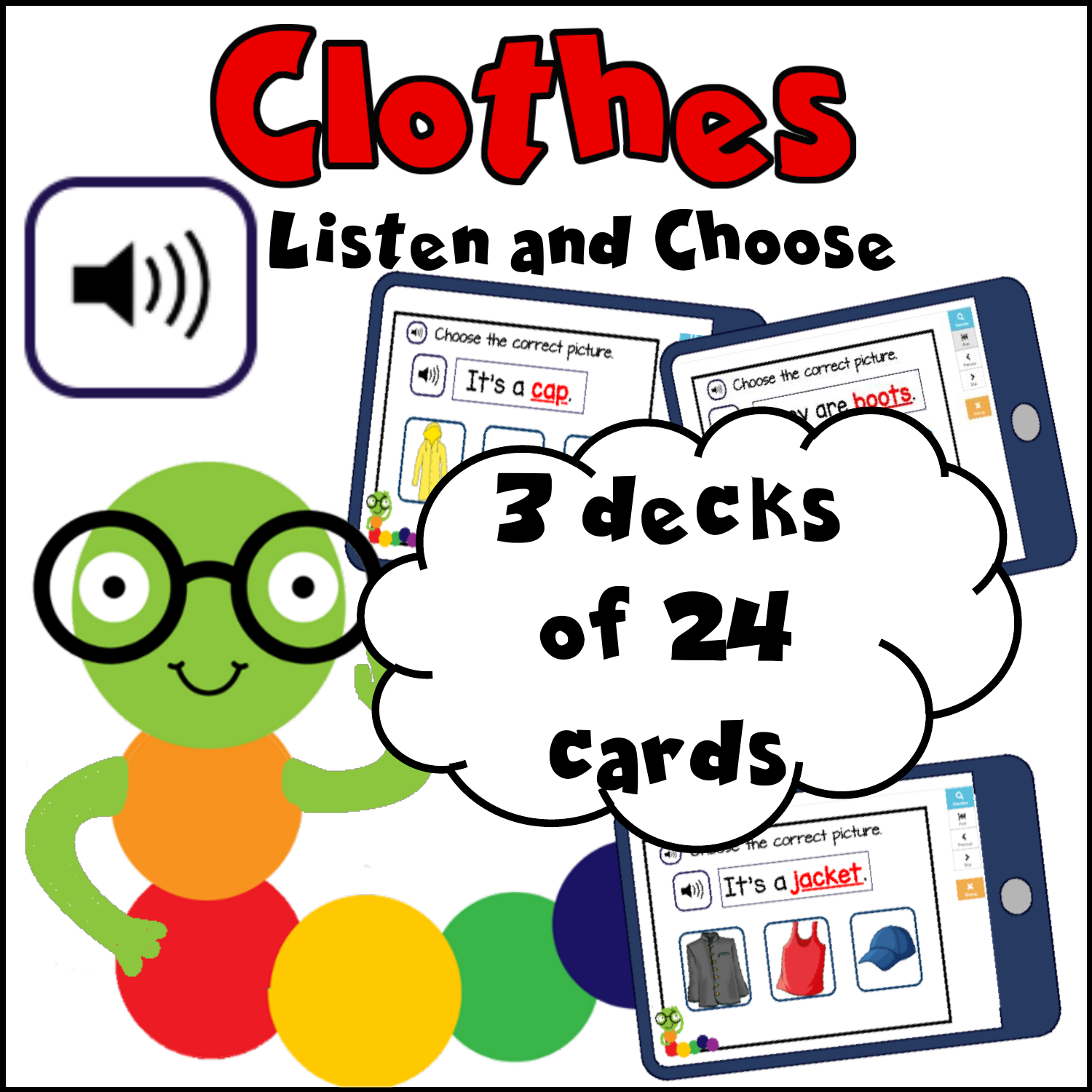## **Includes both British English and American English decks**

- **jumper**
- **trousers**
- **pants**
- **welly boots**
- **trainers**
- **dungarees**
- **pyjamas**



- **sweater**
- **pants**
- **underpants**
- **rain boots**
- **sneakers**
- **overalls**
- **pajamas**

## **And Alternatives**

- **headband**
- **bag**
- **hijab**
- **backpack**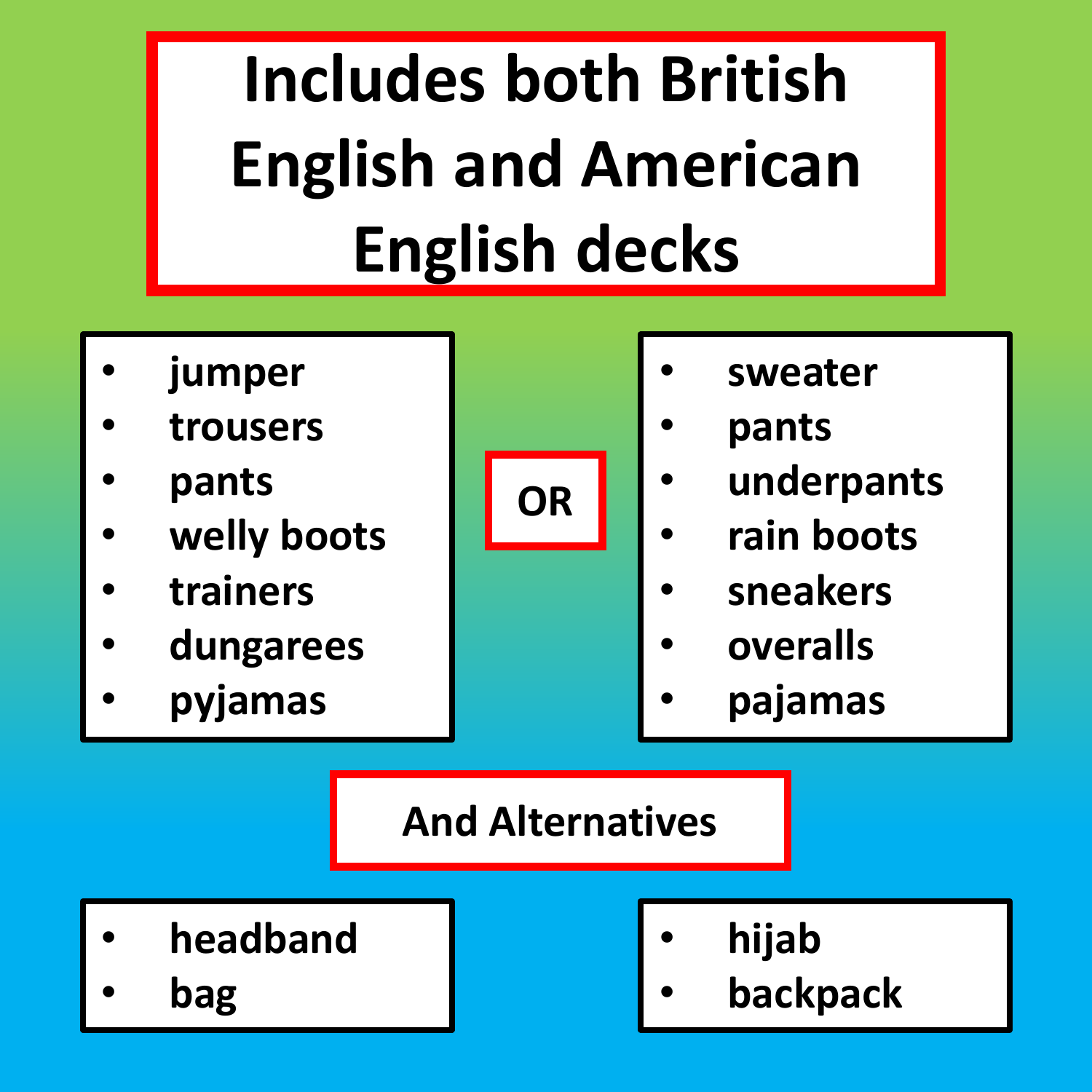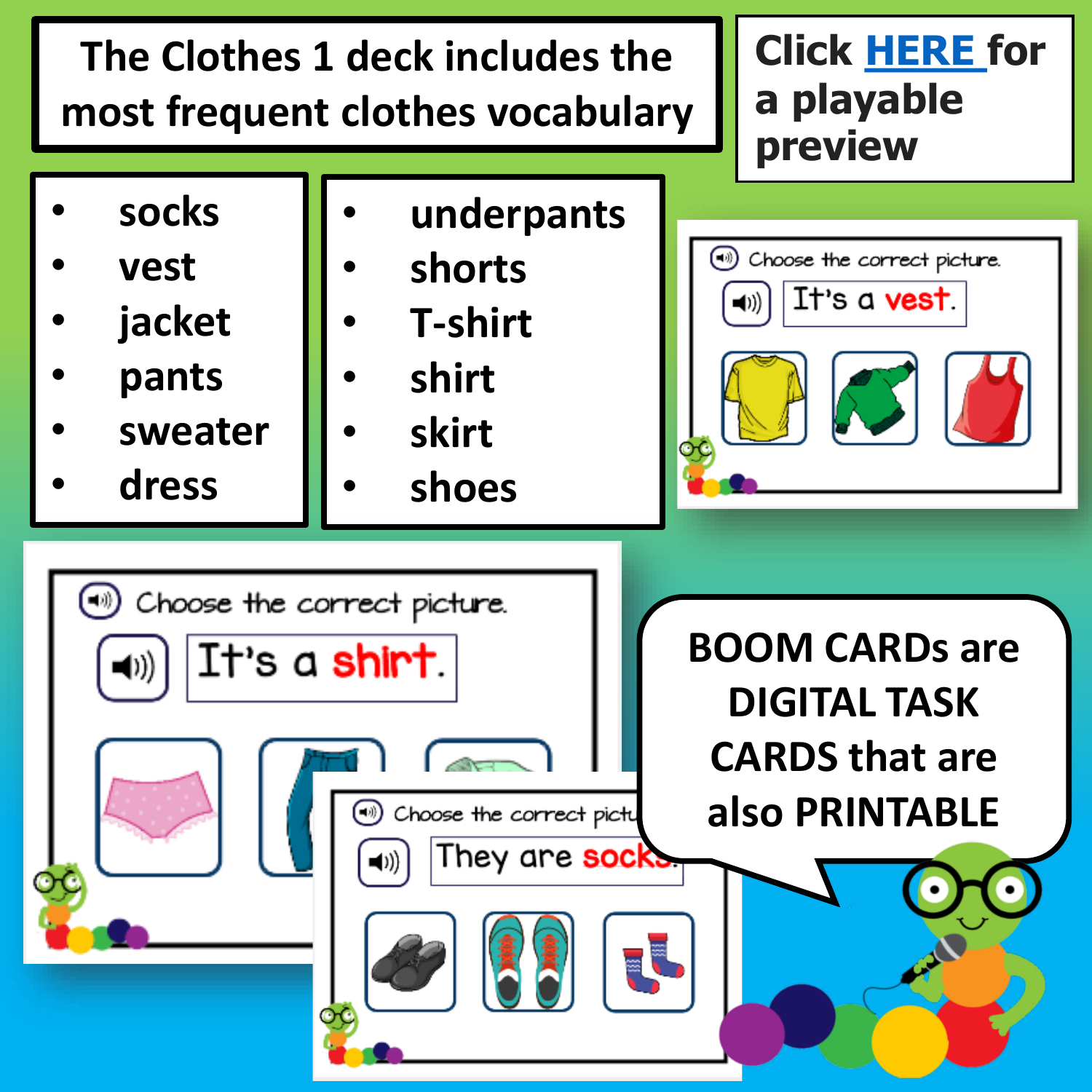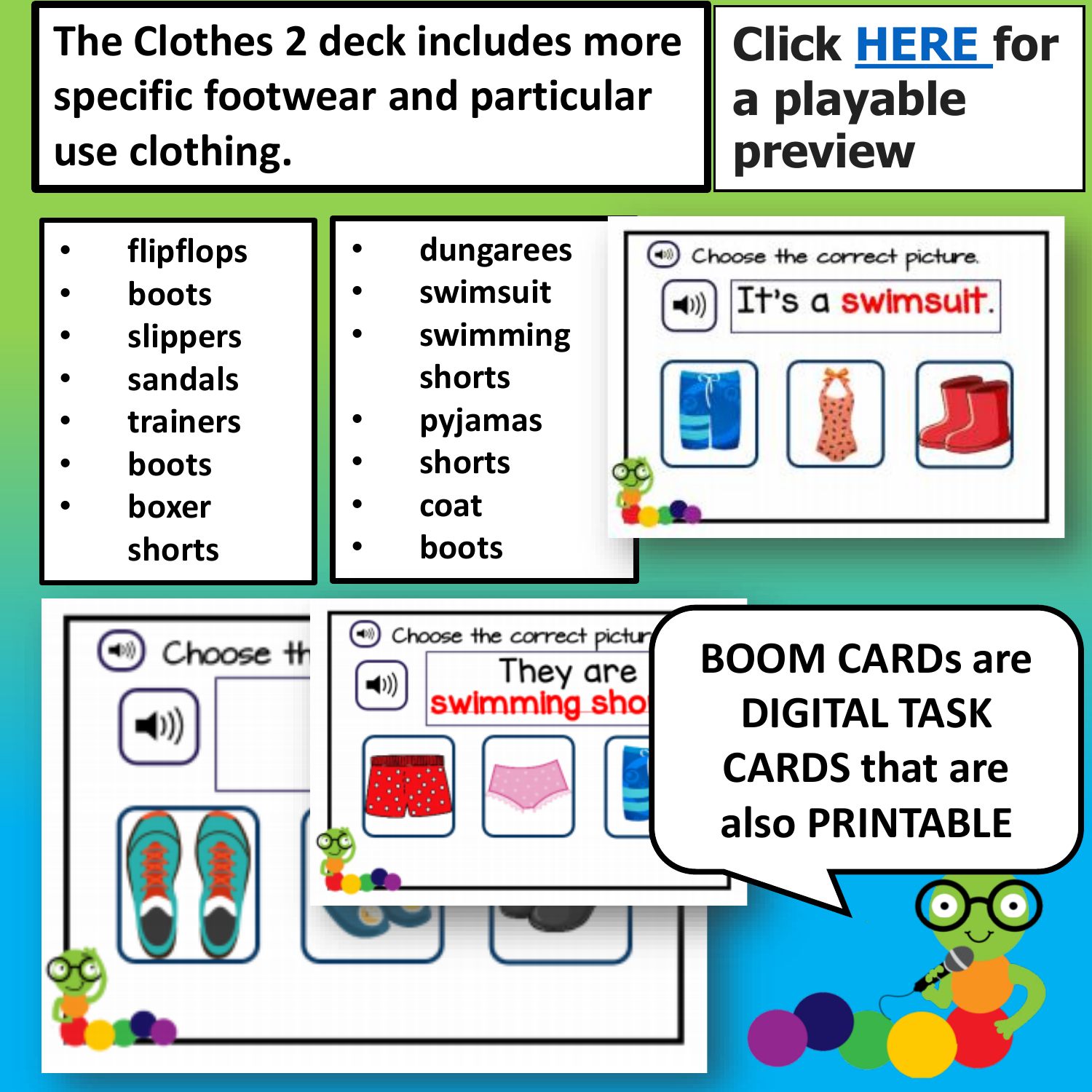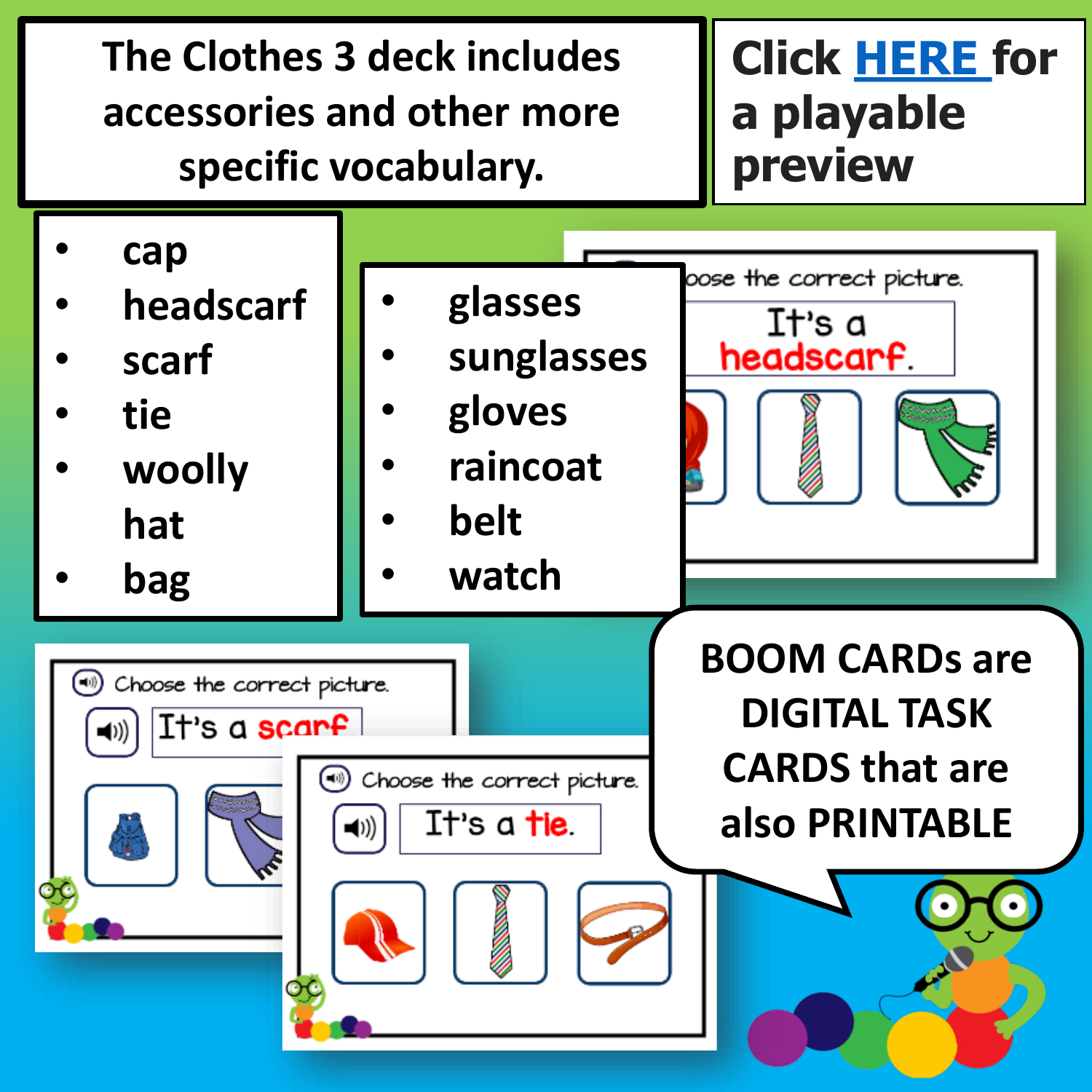

## **Audio included for every sentence.**



**Boom Cards can be played on Smart Boards, Interactive White Boards, PCs, Tablets, Laptops, iPads, Kindles and Smartphones.**